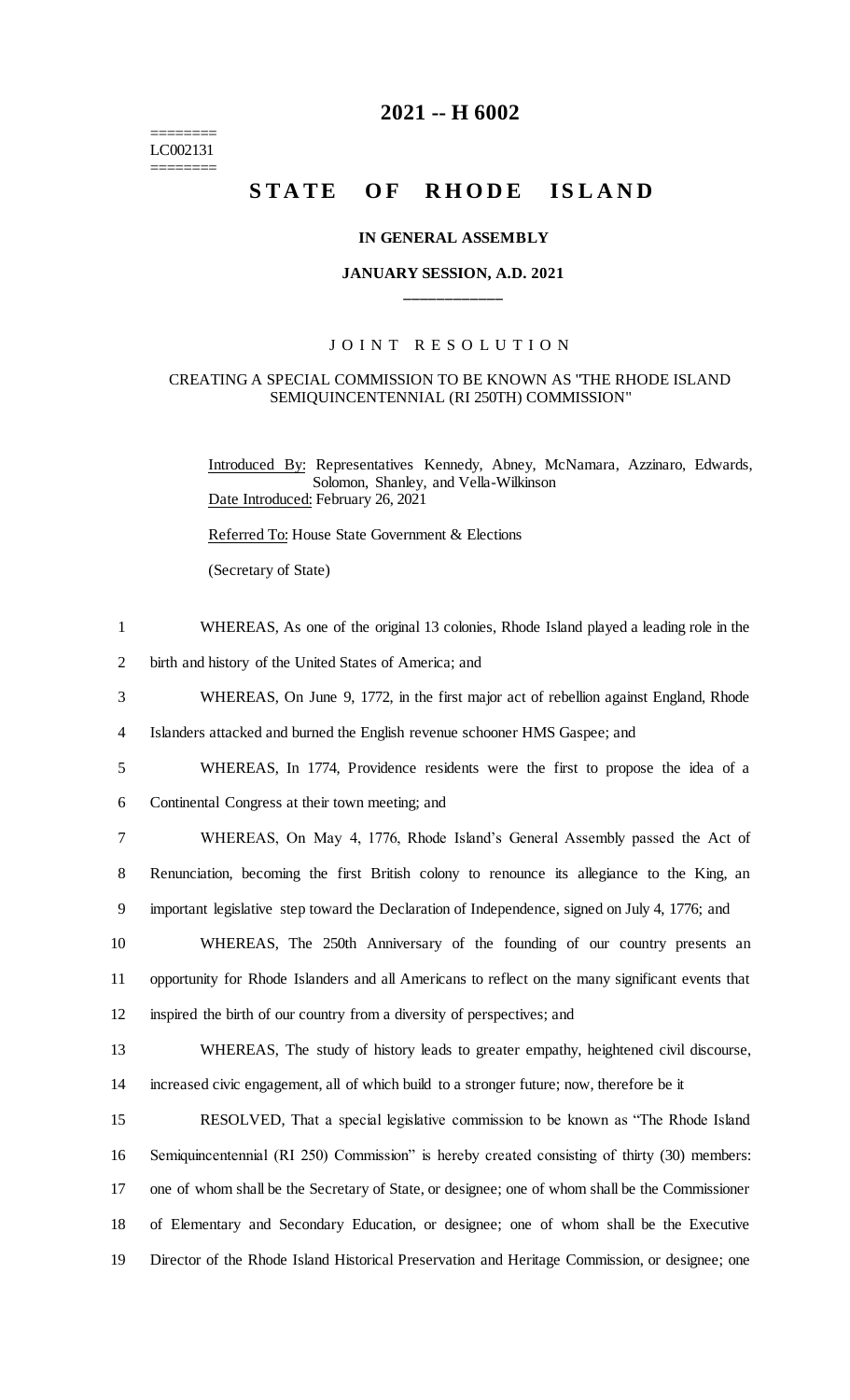of whom shall be the Executive Director of the Rhode Island State Council for the Arts, or designee; one of whom shall be the Secretary of the Executive Office of Commerce, or designee; one of whom shall be the Historian Laureate, or designee; and twenty-four (24) of whom shall be public members, four (4) of whom shall be appointed by the Speaker of the House, two (2) of whom shall be appointed by the Minority Leader of the House, four (4) of whom shall be appointed by the President of the Senate, two (2) of whom shall be appointed by the Minority Leader of the Senate, six (6) of whom shall be appointed by the Governor, and six (6) of whom shall be appointed by the Secretary of State.

 The Secretary of State, or designee, shall serve as the Chairperson and the Executive Director of the Rhode Island Historical Preservation and Heritage Commission shall serve as the Vice-Chairperson of the Commission.

 The public members shall be residents of this state, chosen with due regard to geographic, cultural and racial diversity, who have an interest in the history of Rhode Island, over the last 250 years, and the contributions of Rhode Island in the founding of our nation.

The purpose of said Commission shall be to:

- Assist in ensuring that any observance of the semiquincentennial of the American Revolution is inclusive and appropriately recognizes the experiences and points of view of all people affected by the events before, during, and after this historic event;
- Encourage civic, historical, educational, economic, and other organizations throughout the State of Rhode Island to organize and participate in activities to expand the understanding, and appreciation of, the significance of the American Revolution;
- 22 Collaborate with local tourism agencies to promote Rhode Island as a prominent cultural and heritage tourism destination for American Revolutionary history;
- 24 Encourage interdisciplinary and scholarly examination of the American Revolution; and
- Explore the many ways in which the ethos of our national founding period influences our present, and can shape our future.
- The duties of said Commission shall be to:
- Commemorate the semiquincentennial of the American Revolution and Rhode Island's participation and contributions therein, including activities in recognition of the historic, social, legal, cultural, and political forces that caused the American Revolution and influenced its course and outcomes;
- 32 Collaborate with and assist other state and national organizations with programs and activities for the observance of the semiquincentennial of the American Revolution in the State of Rhode Island;

## LC002131 - Page 2 of 5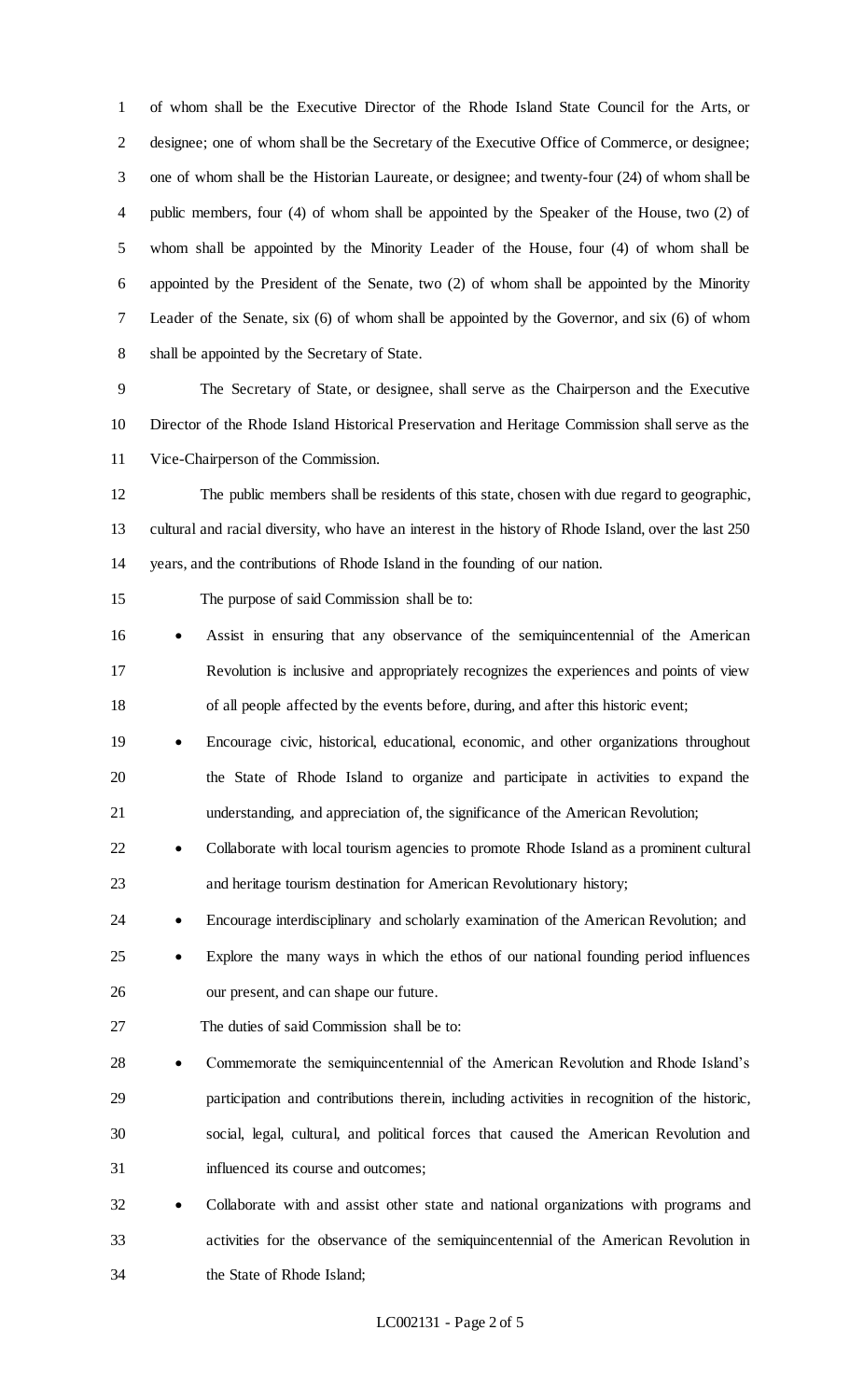- 1 Facilitate American Revolution-related activities throughout the State of Rhode Island;
- Provide assistance to localities and nonprofit organizations for the development of programs, projects, and activities pertaining to the American Revolution that have lasting educational value within the State of Rhode Island; and
- Support the creation of educational opportunities for K-12 students and all members of the public who wish to explore the intricacies of the foundational period of our nation.

 Appointments to the Commission shall be made within sixty (60) days of the passage of 8 this resolution. The members of the Commission shall meet no later than sixty (60) days after the completion of all appointments to the Commission.

 A majority of members shall constitute a quorum, but a lesser number may hold meetings. The Commission shall act only on an affirmative vote of a majority of the voting members of the Commission.

Vacancies in said Commission shall be filled in like manner as the original appointment.

The membership of said Commission shall receive no compensation for their services.

 All departments and agencies of the state shall furnish such advice and information, documentary and otherwise, to said Commission and its agents as is deemed necessary or desirable by the Commission to facilitate the purposes of this resolution.

The Commission may, for the purpose of carrying out its duties:

- 19 Perform any and all other activities in connection with the educational, charitable and scientific purposes of the Commission within the meaning of Section 501(c)(3) of the Internal Revenue Code of 1986, as amended;
- 22 Solicit, accept and use grants and charitable funds made available by the United States government or any agency thereof;
- 24 Work in conjunction with other  $501(c)(3)$  and nonprofit organizations with a similar mission to solicit, accept and use funds or in-kind contributions from private entities;
- 26 Request funds from the General Assembly;
- 27 Appoint any advisory or sub-committee as the Commission considers appropriate; and
- 28 Authorize any voting member or employee of the Commission to take any action that the Commission is authorized to take under duties and purpose of the Commission; and be it further

 RESOLVED, That the Commission shall issue a final report that contains a summary of the findings and recommendations of the Commission to the General Assembly on or before July 1, 2023, a final accounting of funds received and expended by the Commission to the General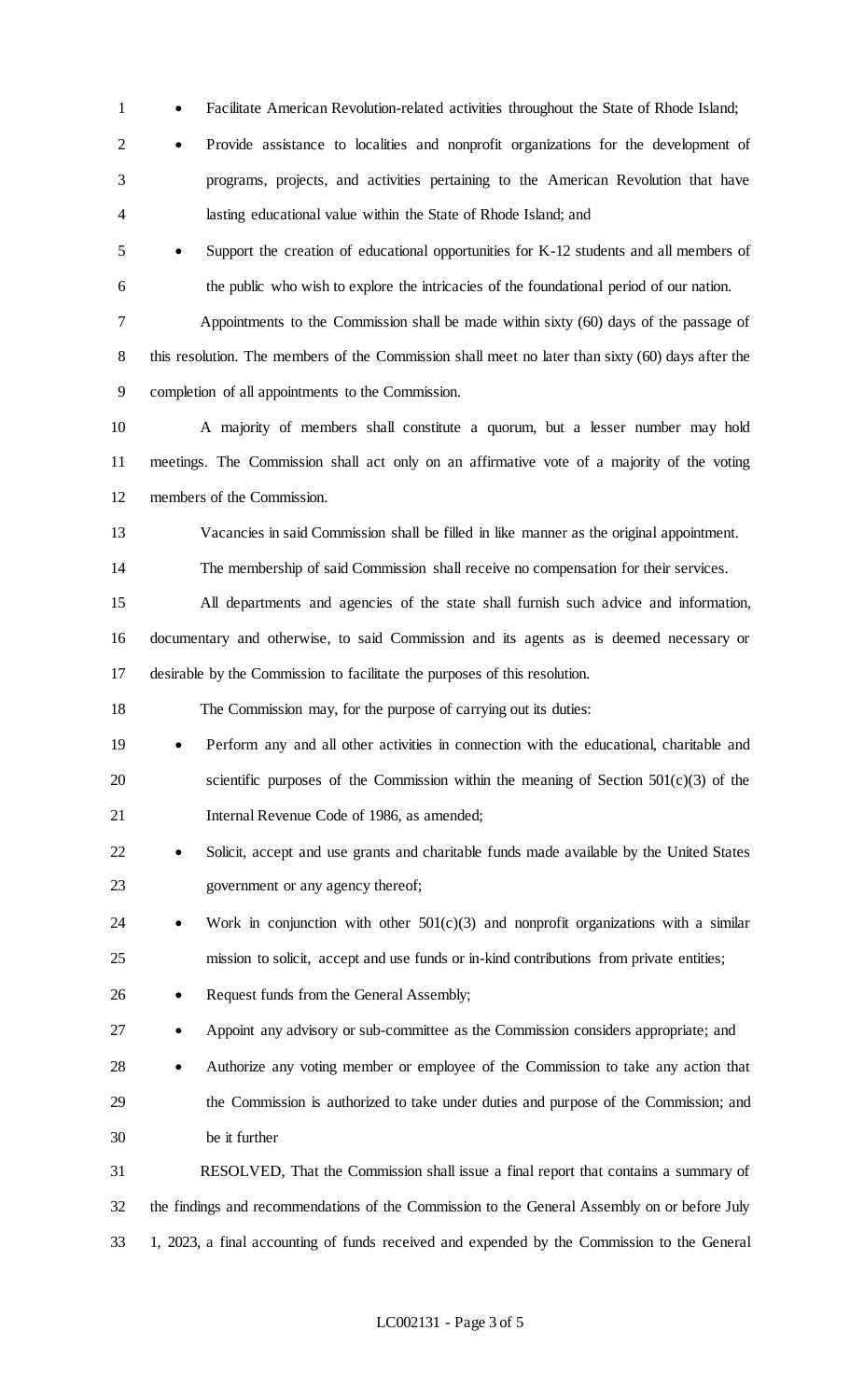1 Assembly on or before October 1, 2026, and said Commission shall expire on January 1, 2027.

======== LC002131 ========